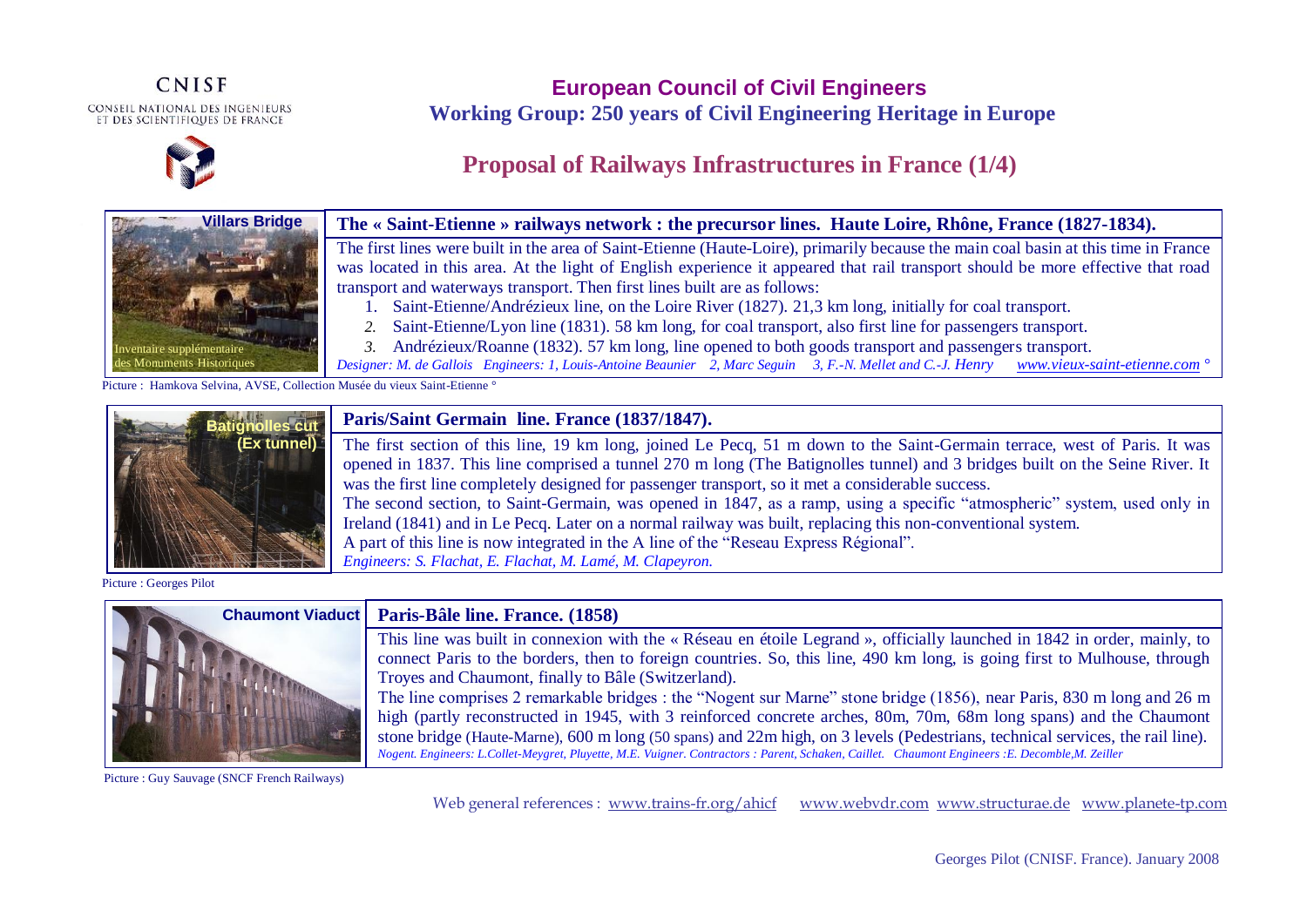## **CNISF** CONSEIL NATIONAL DES INGENIEURS<br>Et des scientifiques de france



## **European Council of Civil Engineers Working Group: 250 years of Civil Engineering Heritage in Europe**

# **Proposal of Railways Infrastructures in France (2/4)**

with wrought iron columns. Accesses to iron bridges comprise stone viaducts.



**Cévennes line. Clermont-Ferrand/Domeyrat-Nîmes. France (1840-1870)**  This line, 260 km long serves Departments of Haute-Loire, Puy-de-Dôme, Lozère, and Gard. It was opened step by step, from 1840 to 1870. It crosses the mountainous areas of "Massif Central" and "Cevennes" mountains, so it is a very technical line, comprising around 50 bridges and viaducts, and more than 100 tunnels. The most famous work is the stone Chamborigaud bridge (1867), built on the Luech River (Gard). It 198 m long and 43 m high, comprising 2 curved parts, with respectively, 12 arches (14 m span) and 17 arches (8 m span). It is an historical monument *Engineers: M. Ruelle, Dombre, Joubert Contractors: Marrigues and Ramoal [www.structurae.de](http://www.structurae.de/) °*

This line, 52 km long, serves cities in the Department of Allier. It is located in the Massif Central Mountains,

The most famous viaducts consists in a series of 4 similar works with truss in wrought iron: La Bouble (1868), Neuvial (1868), Le Belon (1869), Rouzat (1869). (Rouzat and Neuvial bridges are historical monuments). La Bouble Viaduct was the prototype. It is 300m long, (comprising 6 spans, 50m long each), and 62 m high,

*Engineers :Romain Morandière and Wilhelm Nördling for the line, Félix Moreaux, Wilhelm Nördlin, Gustave Eiffel.*

Picture : Philippe Bourret °



Picture : Guy Sauvage (SNCF French Railways)



#### **Valence-Briançon line. France. (1871-1909)**

**Montluçon-Gannat line. France (1871)** 

so it comprises 6 tunnels, 7 bridges and 6 viaducts.

This line, 242 km long, serves Drôme Department (Valence) and Hautes-Alpes Department (Die, Veynes, Gap, Briançon). It is of importance for local, regional and national traffic because linking the Rhône River valley, with a TGV station in Valence, and Briançon, head of the important "Serre Chevallier" winter ski and summer resort. It is constructed in the Pré-Alps mountains and in the Alpes du Sud mountains, then it comprises many civil engineering

works, tunnels, bridges and viaducts. Amongst these works are to be noted the "Col de la Cabre" tunnel (1891), 3764 m long, and Le Claps viaduct 220 m long (1977).

Picture : Jacques Mossot °

*[www.structurae.de](http://www.structurae.de/) °*

Web general references : [www.trains-fr.org/ahicf](http://www.trains-fr.org/ahicf) [www.planete-tp.com](http://www.planete-tp.com/) www.stucturae.de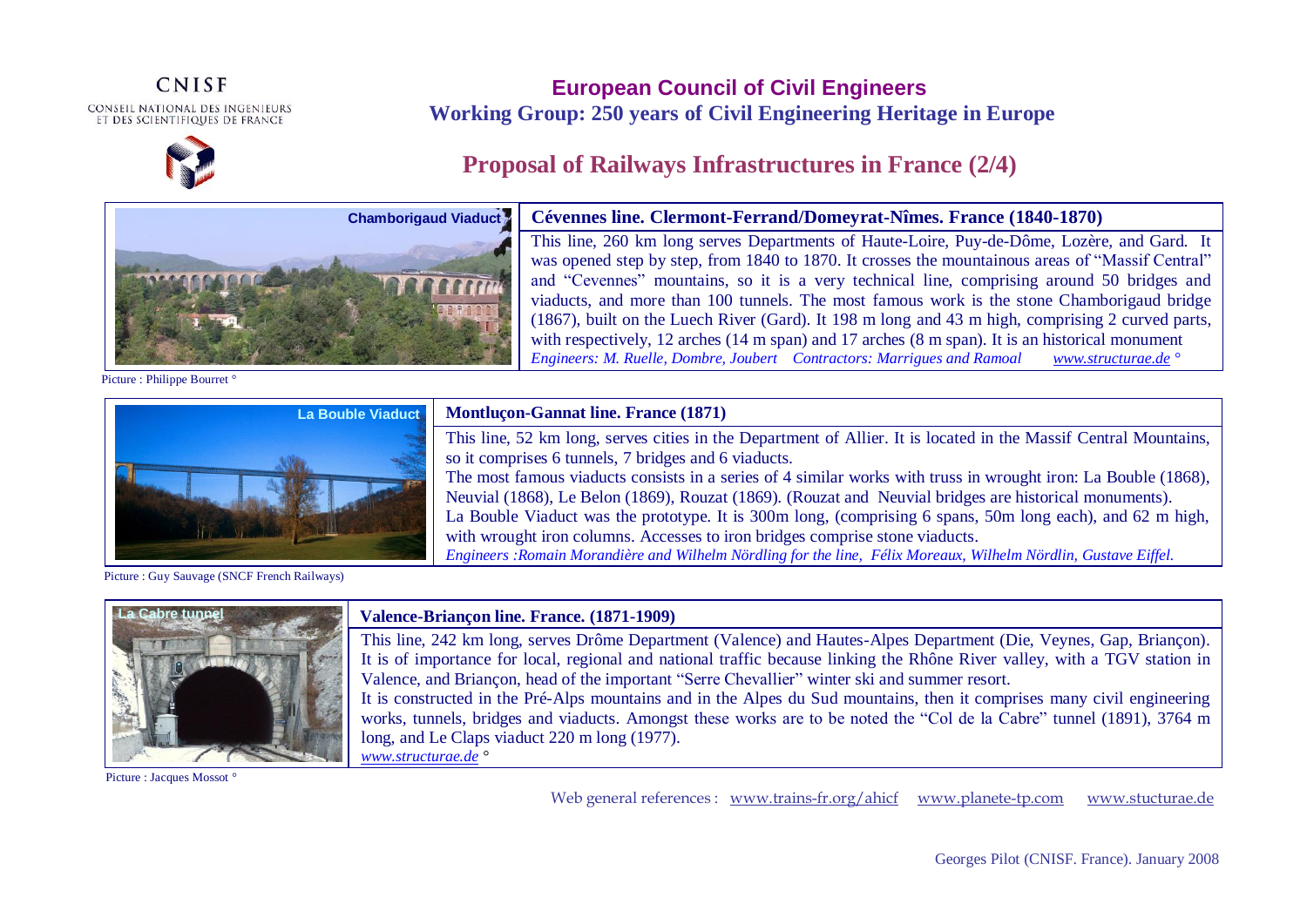## **CNISF** CONSEIL NATIONAL DES INGENIEURS<br>Et des scientifiques de france



## **European Council of Civil Engineers Working Group: 250 years of Civil Engineering Heritage in Europe**

# **Proposal of Railways Infrastructures in France (3/4)**



Picture : Guy Sauvage SNCF (French railways)



#### **Miramas-L'Estaque line. France. (1915)**

This line, 61 km long, was constructed in the Bouches-du Rhône Department, linking along the sea coast the cities of Miramas and Marseille. Largely used for the economical development of the region at the time of construction, it is now mainly devoted to tourism.

The line comprises many civil engineering works: 22 viaducts and bridges, 23 tunnels and 3 underground galleries. Main viaducts are : the stone "Pont de la calanque des eaux salées" (1914) 115m long with an arch 50m span, the steel "Pont de Caronte" (1915), 843m long with 2 rotating spans 57 m long each, and the stone "Pont de Corbières", 179 m long. *Engineers : Paul Séjourné for the stone bridges. http://bernard.chappe.free.fr/train2.htm*

Picture : Guy Sauvage SNCF (French railways)



Picture: Olivier Koot °

Web general references : [www.trains-fr.org/ahicf](http://www.trains-fr.org/ahicf) [www.planete-tp.com](http://www.planete-tp.com/) www.stucturae.de